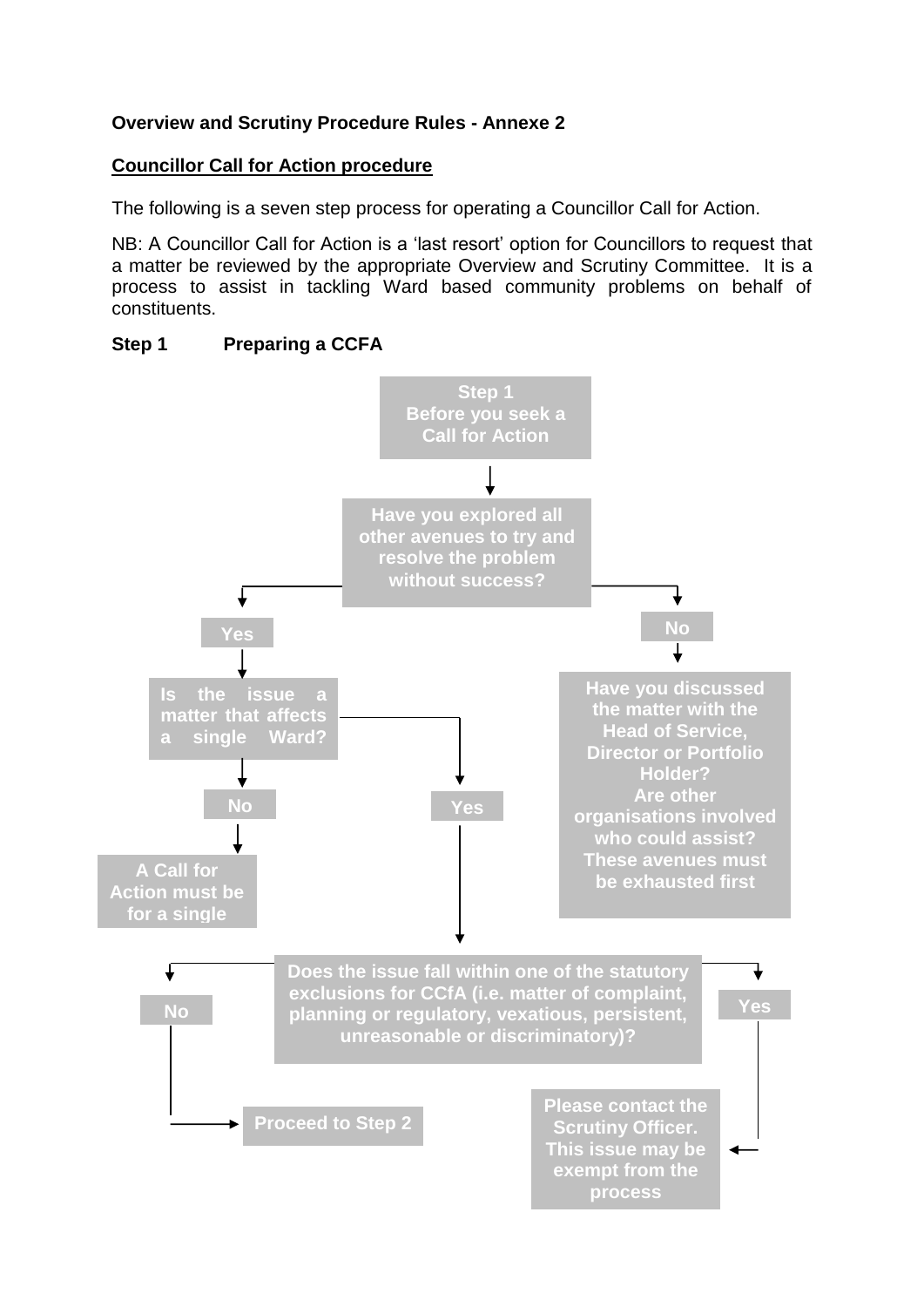\*\* If the same issue has arisen in another ward, then the ward councillor for that other ward can also make a Councillor Call for Action, preferably at the same time.

| Step 2                                                                  | In completing the form you should:                                                                                                                                 |
|-------------------------------------------------------------------------|--------------------------------------------------------------------------------------------------------------------------------------------------------------------|
| <b>Call for action form</b>                                             | State what the issue is;                                                                                                                                           |
|                                                                         | State what action has been taken to resolve the<br>issue;                                                                                                          |
|                                                                         | Include an outline of the resolution being sought                                                                                                                  |
|                                                                         | Indicate any other organisations that are involved<br>in the CCfA                                                                                                  |
|                                                                         | Send your completed form to the Scrutiny Policy<br>Officer                                                                                                         |
| Step 3                                                                  | The Chairman and Vice-Chairman of the Overview and                                                                                                                 |
| Chairman's consideration of                                             | Scrutiny Committee determine whether or not to accept                                                                                                              |
| the Call for Action form                                                | the CCfA for consideration.                                                                                                                                        |
|                                                                         | In doing so he/she will ask if:                                                                                                                                    |
|                                                                         | all existing options to resolve the problem have<br>$\bullet$                                                                                                      |
|                                                                         | been explored without success;                                                                                                                                     |
|                                                                         | there are potential resource implications in the<br>Committee's work programme to accommodate<br>the CCfA; and                                                     |
|                                                                         | the statutory exclusions have been considered eg                                                                                                                   |
|                                                                         | subject of a complaint, vexatious, persistent,                                                                                                                     |
|                                                                         | unreasonable or discriminatory.                                                                                                                                    |
| Step 4<br><b>Overview</b><br><b>Scrutiny</b><br>and<br><b>Committee</b> | The initial report allows the committee to determine the<br>appropriate priority to be given to the CCfA in its work<br>programme. It will include information on: |
|                                                                         | what the Councillor is requesting as the proposed<br>$\bullet$                                                                                                     |
|                                                                         | outcome (with an opportunity to speak to the item);                                                                                                                |
|                                                                         | action taken prior to the Call for Action being<br>$\bullet$<br>made;                                                                                              |
|                                                                         | any other known information;                                                                                                                                       |
|                                                                         | which organisations/service managers would be<br>affected;                                                                                                         |
|                                                                         | potential resource implications; and                                                                                                                               |
|                                                                         | whether and when to include the CCfA in the work<br>programme.                                                                                                     |
| Step 5                                                                  | Once the CCfA is in the Committee's work programme it                                                                                                              |
| <b>Overview and Scrutiny</b>                                            | will receive:                                                                                                                                                      |
| <b>Committee</b>                                                        | A report including the background to the CCfA                                                                                                                      |
|                                                                         | Comments from partner organisations<br>$\bullet$                                                                                                                   |
|                                                                         | Other information submitted for consideration by                                                                                                                   |
|                                                                         | the Committee; and                                                                                                                                                 |
|                                                                         | Evidence from appropriate experts.                                                                                                                                 |
|                                                                         | The Committee will seek to recommend a 'resolution'<br>to the CCfA.                                                                                                |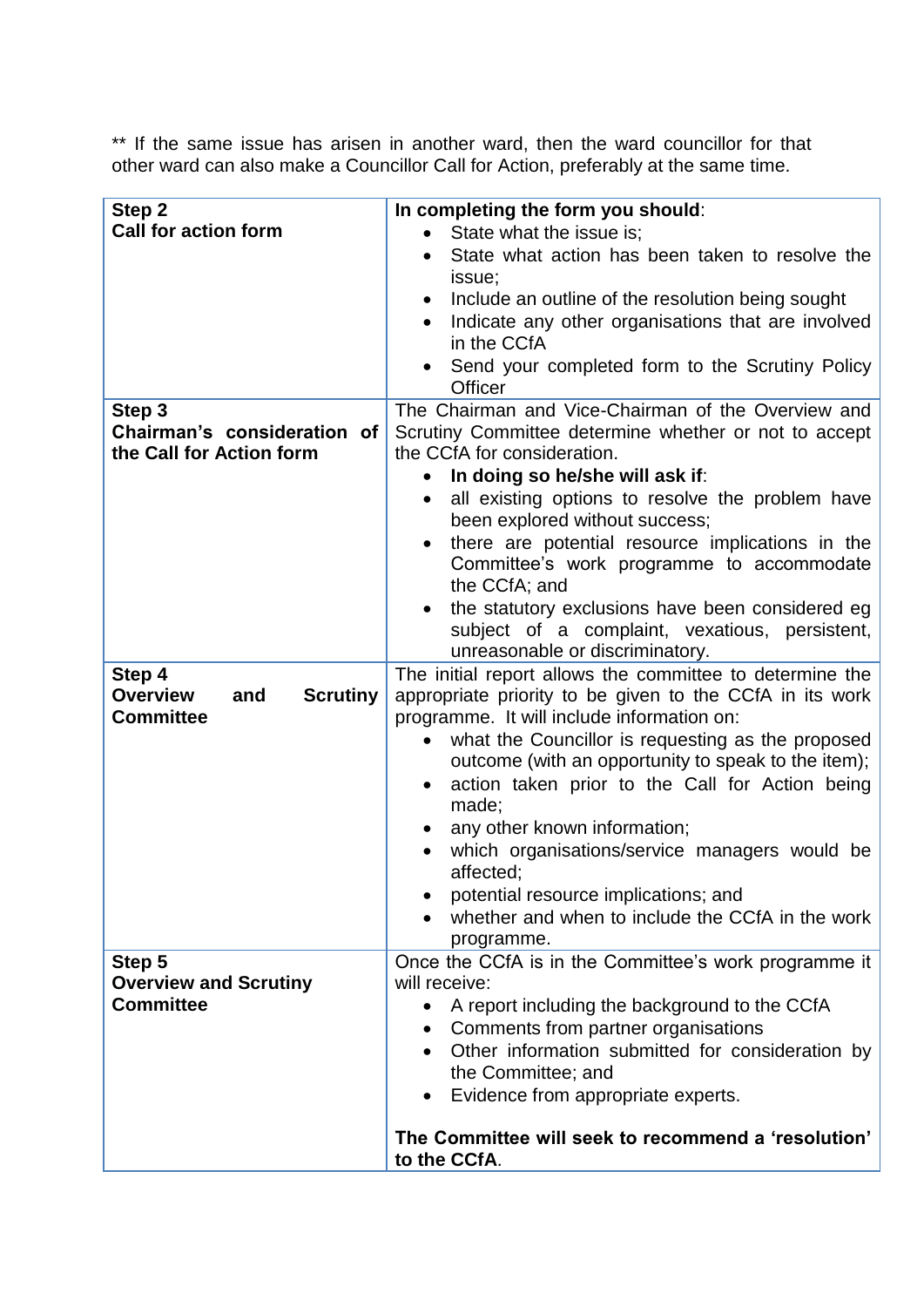| Step 6<br>Seeking a resolution                     | • The appropriate Overview and Scrutiny Committee<br>makes recommendations to the Executive if it is a<br>Council matter, or to other partners. (CCfAs may<br>be about matters that cut across the remit of<br>partner organisations)<br>• The Committee will send its recommendations<br>direct to the organisation concerned.<br>• The Committee might say that there is no action to<br>be taken. |
|----------------------------------------------------|------------------------------------------------------------------------------------------------------------------------------------------------------------------------------------------------------------------------------------------------------------------------------------------------------------------------------------------------------------------------------------------------------|
| Step 7<br><b>Monitoring the</b><br>recommendations | • The Overview and Scrutiny Committee will monitor<br>the implementation of its recommendations.                                                                                                                                                                                                                                                                                                     |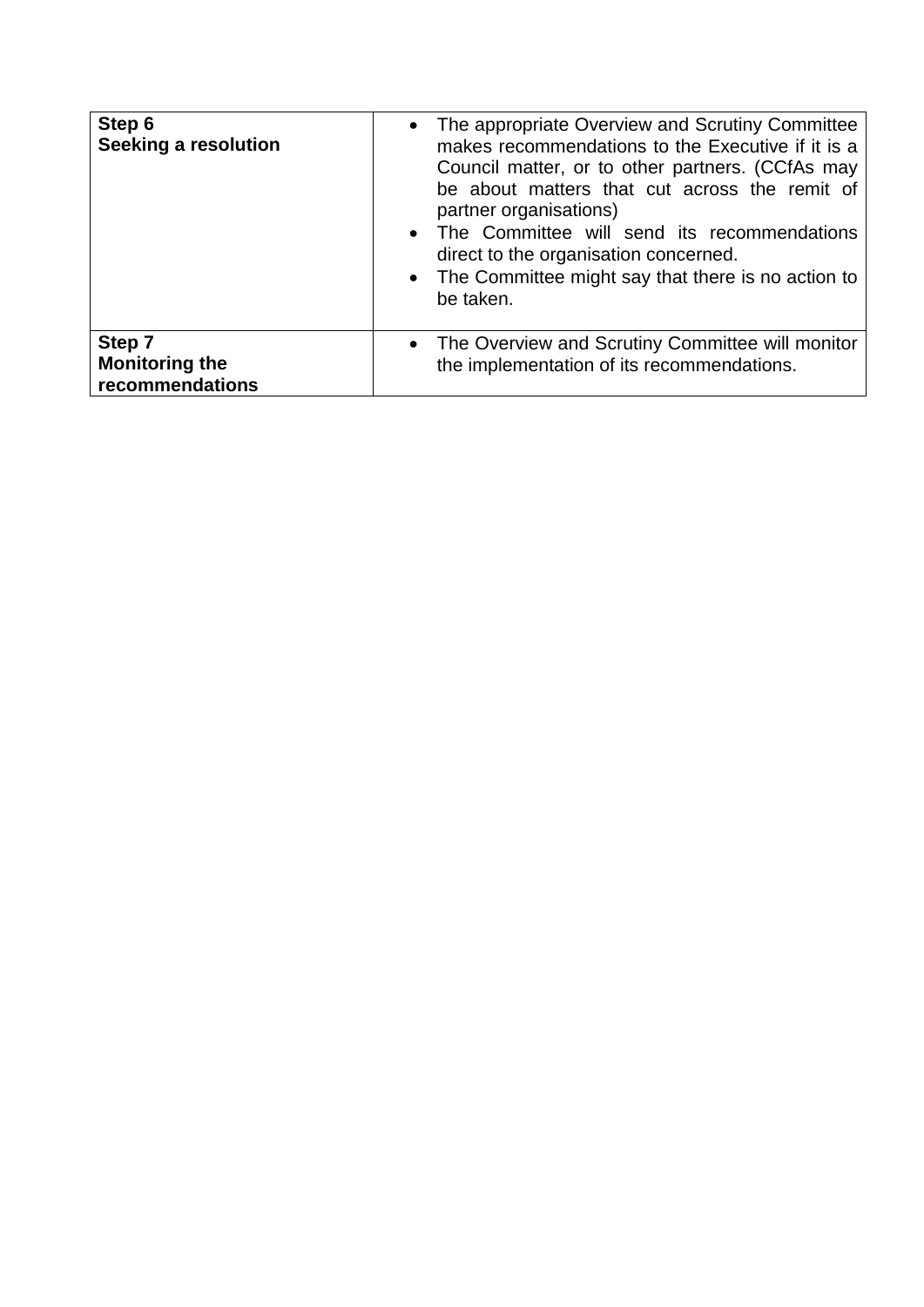# **COUNCILLOR CALL FOR ACTION REQUEST FORM**

## **1. Subject of CCfA**

………………………………………………………………………………………………… NB. A request for a CCfA must be about your ward.

## **2. Background**

(i) What is your CCfA about?

………………………………………………………………………………………………… ………………………………………………………………………………………………… ………………………………………………………………………………………………… …………………………………………………………………………………………………

(ii) What action have you taken to resolve the issue?

………………………………………………………………………………………………… ………………………………………………………………………………………………… ………………………………………………………………………………………………… …………………………………………………………………………………………………

(iii) Which organisations are involved?

………………………………………………………………………………………………… ………………………………………………………………………………………………… ………………………………………………………………………………………………… …………………………………………………………………………………………………

(iv) Does the matter relate to a planning or regulatory application? (Please state details)

………………………………………………………………………………………………… ………………………………………………………………………………………………… ………………………………………………………………………………………………….

**3.Last resort: Have you exhausted all avenues to resolve the issue?** Please indicate whether the issue has been considered by the following together with the response received:

(i) The Service Manager and/or the appropriate Director at Waverley BC: **Y/N**

Please indicate the officer you contacted and the response received:

………………………………………………………………………………………………… ………………………………………………………………………………………………… …………………………………………………………………………………………………

(ii) The appropriate Portfolio Holder at Waverley BC: **Y/N** Please indicate which Portfolio Holder you contacted and the response received: